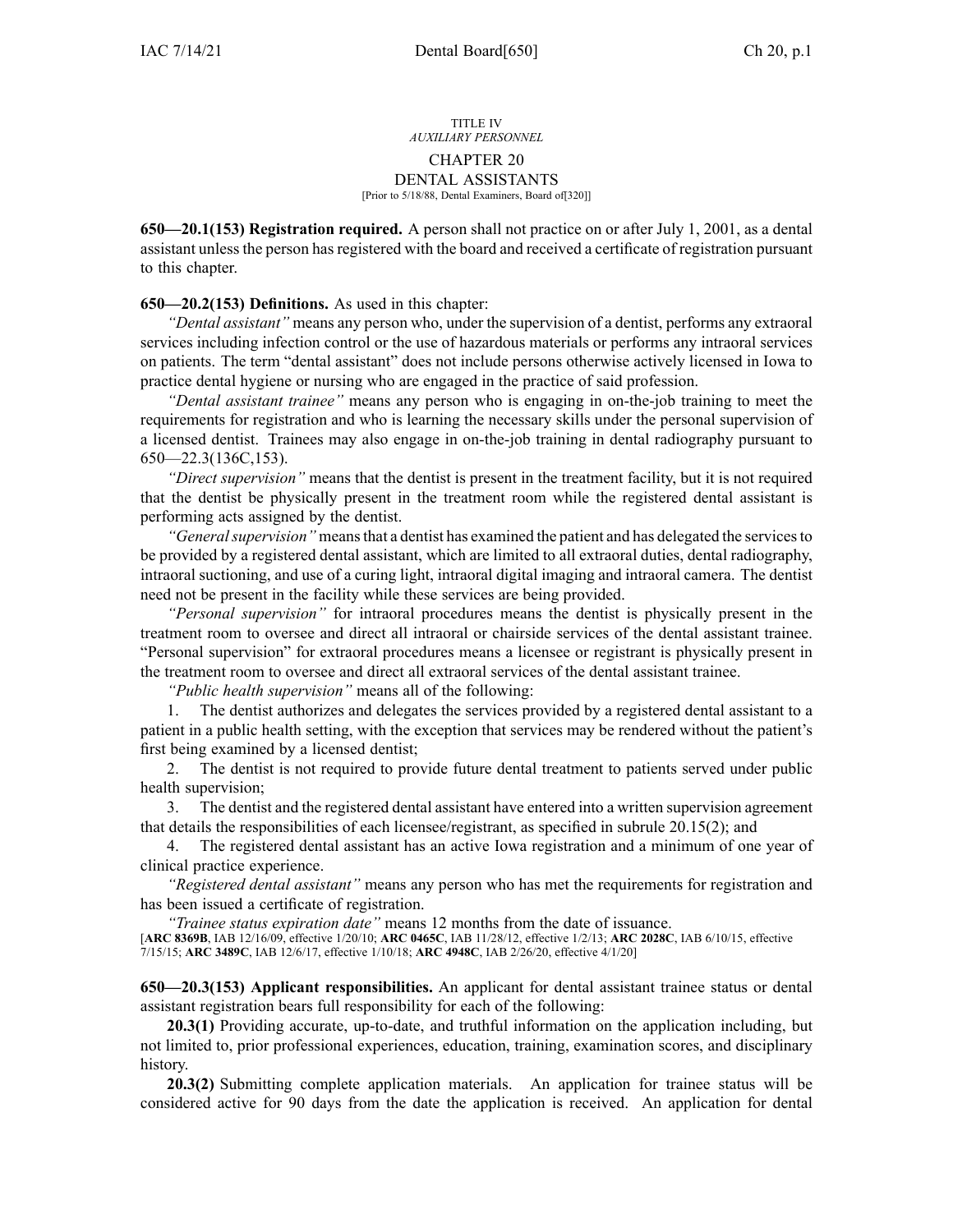assistant registration, reactivation, or reinstatement will be considered valid for 180 days from the date the application is received. If the applicant does not submit all materials within this time period, or if the applicant does not meet the requirements for trainee status, dental assistant registration, or reinstatement, the application shall be considered incomplete and the applicant must submit <sup>a</sup> new application and application fee.

[**ARC [3489C](https://www.legis.iowa.gov/docs/aco/arc/3489C.pdf)**, IAB 12/6/17, effective 1/10/18]

## **650—20.4(153) Scope of practice.**

**20.4(1)** In all instances, <sup>a</sup> dentist assumes responsibility for determining, on the basis of diagnosis, the specific treatment patients will receive and which aspects of treatment may be delegated to qualified personnel as authorized in these rules.

**20.4(2)** A licensed dentist may delegate to <sup>a</sup> dental assistant those procedures for which the dental assistant has received training. This delegation shall be based on the best interests of the patient. Such services shall be delegated by and performed under the supervision of a licensed dentist and may include:

- *a.* Placement and removal of dry socket medication;
- *b.* Placement of periodontal dressings;
- *c.* Testing pulp vitality;
- *d.* Preliminary charting of existing dental restorations and teeth;
- *e.* Glucose testing;
- *f.* Phlebotomy; and
- *g.* Expanded function procedures in accordance with [650—Chapter](https://www.legis.iowa.gov/docs/iac/chapter/650.23.pdf) 23.

**20.4(3)** The dentist shall exercise supervision and shall be fully responsible for all acts performed by <sup>a</sup> dental assistant. A dentist may not delegate to <sup>a</sup> dental assistant any of the following, unless allowed pursuan<sup>t</sup> to [650—Chapter](https://www.legis.iowa.gov/docs/iac/chapter/650.23.pdf) 23:

*a.* Diagnosis, examination, treatment planning, or prescription, including prescription for drugs and medicaments or authorization for restorative, prosthodontic or orthodontic appliances.

*b.* Surgical procedures on hard and soft tissues within the oral cavity and any other intraoral procedure that contributes to or results in an irreversible alteration to the oral anatomy.

- *c.* Administration of local anesthesia.
- *d.* Placement of sealants.

*e.* Removal of any plaque, stain, or hard natural or synthetic material excep<sup>t</sup> by toothbrush, floss, or rubber cup coronal polish, or removal of any calculus.

- *f.* Dental radiography, unless the assistant is qualified pursuan<sup>t</sup> to [650—Chapter](https://www.legis.iowa.gov/docs/iac/chapter/650.22.pdf) 22.
- *g.* Those procedures that require the professional judgment and skill of <sup>a</sup> dentist.

**20.4(4)** A dental assistant may perform duties consistent with these rules under the supervision of <sup>a</sup> licensed dentist. The specific duties dental assistants may perform are based upon:

- *a.* The education of the dental assistant.
- *b.* The experience of the dental assistant.

[**ARC [2028C](https://www.legis.iowa.gov/docs/aco/arc/2028C.pdf)**, IAB 6/10/15, effective 7/15/15; **ARC [3489C](https://www.legis.iowa.gov/docs/aco/arc/3489C.pdf)**, IAB 12/6/17, effective 1/10/18; **ARC [4676C](https://www.legis.iowa.gov/docs/aco/arc/4676C.pdf)**, IAB 9/25/19, effective 10/30/19]

**650—20.5(153) Categories of dental assistants: dental assistant trainee, registered dental assistant.** There are two categories of dental assistants. Both the supervising dentist and the registered dental assistant or dental assistant trainee are responsible for maintaining documentation of training. Such documentation must be maintained in the office of practice and shall be provided to the board upon request.

**20.5(1)** *Registered dental assistant.* Registered dental assistants are individuals who have met the requirements for registration and have been issued <sup>a</sup> certificate of registration. A registered dental assistant may, under general supervision, perform dental radiography, intraoral suctioning, use of <sup>a</sup> curing light and intraoral camera, and all extraoral duties that are assigned by the dentist and are consistent with these rules. During intraoral procedures, the registered dental assistant may, under direct supervision, assist the dentist in performing duties assigned by the dentist that are consistent with these rules. The registered dental assistant may take radiographs if qualified pursuan<sup>t</sup> to [650—Chapter](https://www.legis.iowa.gov/docs/iac/chapter/650.22.pdf) 22.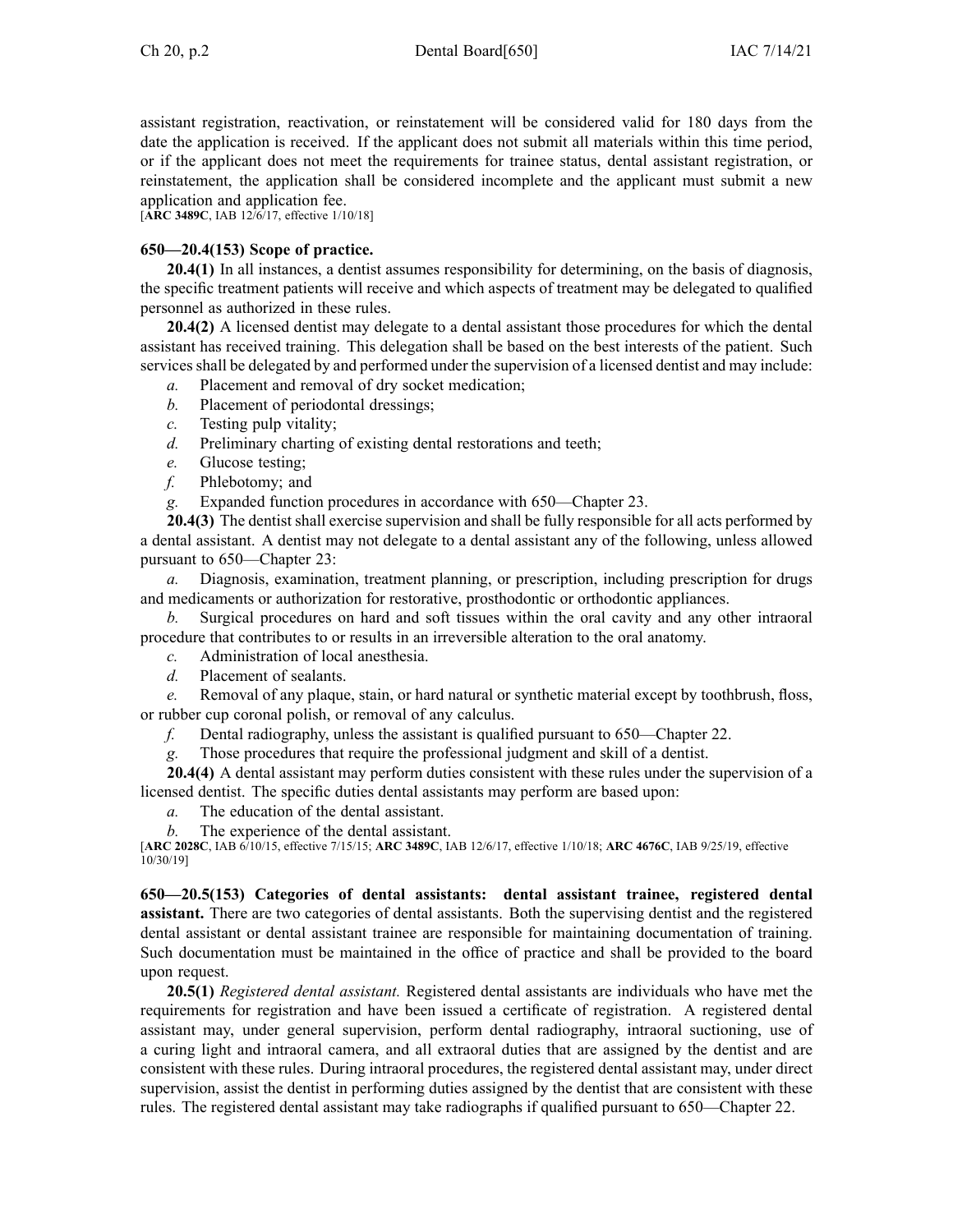**20.5(2)** *Dental assistant trainee.* Dental assistant trainees are all individuals who are engaging in on-the-job training to meet the requirements for registration and who are learning the necessary skills under the personal supervision of <sup>a</sup> licensed dentist. Trainees may also engage in on-the-job training in dental radiography pursuan<sup>t</sup> to rule [650—22.3](https://www.legis.iowa.gov/docs/iac/rule/650.22.3.pdf)(136C,153).

*a. General requirements.* The dental assistant trainee shall meet the following requirements:

(1) Successfully complete <sup>a</sup> course of study and examination in the areas of infection control, hazardous materials, and jurisprudence. The course of study shall be prior approved by the board and sponsored by <sup>a</sup> board-approved postsecondary school.

(2) If <sup>a</sup> trainee fails to become registered by the trainee status expiration date, the trainee must stop work as <sup>a</sup> dental assistant trainee. If the trainee has not ye<sup>t</sup> met the requirements for registration, the trainee may reapply for trainee status but may not work until <sup>a</sup> new dental assistant trainee status certificate has been issued by the board.

*b. Trainee restart.*

(1) Reapplying for trainee status. A trainee may "start over" as <sup>a</sup> dental assistant trainee provided the trainee submits an application in compliance with subrule [20.6\(1\)](https://www.legis.iowa.gov/docs/iac/rule/650.20.6.pdf).

(2) Examination scores valid for three years. A "repeat" trainee is not required to retake an examination (jurisprudence, infection control/hazardous materials, radiography) if the trainee has successfully passed the examination within three years of the date of application.

(3) New trainee status expiration date issued. If the repea<sup>t</sup> trainee application is approved, the board office will establish <sup>a</sup> new trainee status expiration date by which registration must be completed.

(4) Maximum of two "start over" periods allowed. In addition to the initial 12-month trainee status period, <sup>a</sup> dental assistant is permitted up to two start over periods as <sup>a</sup> trainee. If <sup>a</sup> trainee seeks an additional start over period beyond two, the trainee shall submit <sup>a</sup> petition for rule waiver under [650—Chapter](https://www.legis.iowa.gov/docs/iac/chapter/650.7.pdf) 7.

*c. Trainees enrolled in cooperative education or work study programs.* The requirementsstated in this subrule apply to all dental assistant trainees, including <sup>a</sup> person enrolled in <sup>a</sup> cooperative education or work-study program through an Iowa high school. In addition, <sup>a</sup> trainee under 18 years of age shall not participate in dental radiography.

[**ARC [0465C](https://www.legis.iowa.gov/docs/aco/arc/0465C.pdf)**, IAB 11/28/12, effective 1/2/13; **ARC [2028C](https://www.legis.iowa.gov/docs/aco/arc/2028C.pdf)**, IAB 6/10/15, effective 7/15/15; **ARC [3489C](https://www.legis.iowa.gov/docs/aco/arc/3489C.pdf)**, IAB 12/6/17, effective 1/10/18; **ARC [4676C](https://www.legis.iowa.gov/docs/aco/arc/4676C.pdf)**, IAB 9/25/19, effective 10/30/19; **ARC [4948C](https://www.legis.iowa.gov/docs/aco/arc/4948C.pdf)**, IAB 2/26/20, effective 4/1/20]

**650—20.6(153) Registration requirements.** Effective July 2, 2001, dental assistants must meet the following requirements for registration:

**20.6(1)** Dental assistant trainee.

*a.* On or after May 1, 2013, <sup>a</sup> dentist supervising <sup>a</sup> person performing dental assistant duties must ensure that the person has been issued <sup>a</sup> trainee status certificate from the board office prior to the person's first date of employment as <sup>a</sup> dental assistant. A dentist who has been granted <sup>a</sup> temporary permit to provide volunteer services for <sup>a</sup> qualifying event of limited duration pursuan<sup>t</sup> to [650—subrule](https://www.legis.iowa.gov/docs/iac/rule/650.13.3.pdf) 13.3(3), or an Iowa-licensed dentist who is volunteering atsuch qualifying event, is exemp<sup>t</sup> from thisrequirement for <sup>a</sup> dental assistant who is working under the dentist's supervision at the qualifying event.

*b.* Applications for registration as <sup>a</sup> dental assistant trainee must be filed on official board forms and include the following:

(1) The fee as specified in [650—Chapter](https://www.legis.iowa.gov/docs/iac/chapter/650.15.pdf) 15.

(2) Evidence of high school graduation or equivalent.

(3) Evidence the applicant is 17 years of age or older.

(4) Any additional information required by the board relating to the character and experience of the applicant as may be necessary to evaluate the applicant's qualifications.

(5) If the applicant does not meet the requirements of (2) and (3) above, evidence that the applicant is enrolled in <sup>a</sup> cooperative education or work-study program through an Iowa high school.

*c.* Prior to the trainee status expiration date, the dental assistant trainee is required to successfully complete <sup>a</sup> board-approved course of study and examination in the areas of infection control, hazardous materials, and jurisprudence. The course of study may be taken at <sup>a</sup> board-approved postsecondary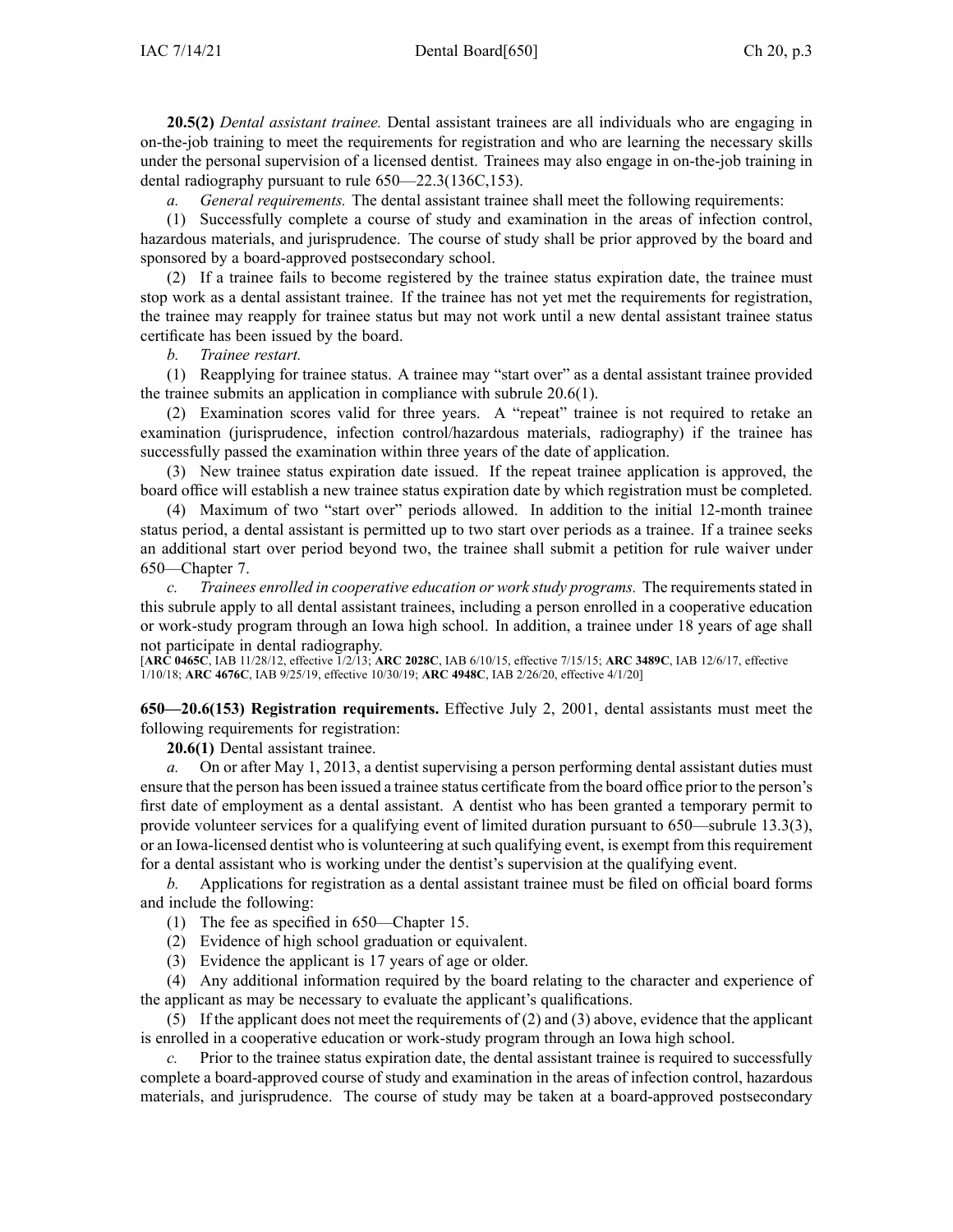school or on the job using curriculum approved by the board for such purpose. Evidence of meeting this requirement prior to the trainee status expiration date shall be submitted by the employer dentist.

Prior to the trainee status expiration date, the dental assistant trainee's supervising dentist must ensure that the trainee has received <sup>a</sup> certificate of registration or has been issued start-over trainee status in accordance with rule [650—20.5](https://www.legis.iowa.gov/docs/iac/rule/650.20.5.pdf)(153) before performing any further dental assisting duties.

**20.6(2)** Registered dental assistant.

*a.* To meet this qualification, <sup>a</sup> person must:

(1) Work in <sup>a</sup> dental office for six months as <sup>a</sup> dental assistant trainee; or

(2) If licensed out of state, have had at least six months of prior dental assisting experience under <sup>a</sup> licensed dentist within the pas<sup>t</sup> two years; or

(3) Be <sup>a</sup> graduate of an accredited dental assisting program approved by the board; and

(4) Be <sup>a</sup> high school graduate or equivalent; and

(5) Be 17 years of age or older.

*b.* Applications for registration as a registered dental assistant must be filed on official board forms and include the following:

(1) The fee as specified in [650—Chapter](https://www.legis.iowa.gov/docs/iac/chapter/650.15.pdf) 15.

(2) Evidence of meeting the requirements specified in [20.6\(2\)](https://www.legis.iowa.gov/docs/iac/rule/650.20.6.pdf)*"a."*

(3) Evidence of successful completion of <sup>a</sup> course of study approved by the board and sponsored by <sup>a</sup> board-approved, accredited dental assisting program in the areas of infection control, hazardous materials, and jurisprudence. The course of study may be taken at <sup>a</sup> board-approved, accredited dental assisting program or on the job using curriculum approved by the board for such purpose.

(4) Evidence of successful completion of <sup>a</sup> board-approved examination in the areas of infection control, hazardous materials, and jurisprudence.

(5) Evidence of high school graduation or the equivalent.

(6) Evidence the applicant is 17 years of age or older.

(7) Evidence of meeting the qualifications of [650—Chapter](https://www.legis.iowa.gov/docs/iac/chapter/650.22.pdf) 22 if engaging in dental radiography.

(8) A statement:

1. Confirming that the applicant possesses <sup>a</sup> valid certificate from <sup>a</sup> nationally recognized course in cardiopulmonary resuscitation (CPR) that included <sup>a</sup> "hands-on" clinical component;

2. Providing the expiration date of the CPR certificate; and

3. Acknowledging that the CPR certificate will be retained and made available to board office staff as par<sup>t</sup> of routine auditing and monitoring.

(9) Any additional information required by the board relating to the character, education and experience of the applicant as may be necessary to evaluate the applicant's qualifications.

**20.6(3)** All applications must be signed and verified by the applicant as to the truth of the documents and statements contained therein.

**20.6(4)** A dental assistant who is licensed or registered in another jurisdiction but who is unable to satisfy the requirements for registration in this rule may apply for registration by verification, if eligible, in accordance with rule [650—20.17](https://www.legis.iowa.gov/docs/iac/rule/650.20.17.pdf)(272C).

[**ARC [8369B](https://www.legis.iowa.gov/docs/aco/arc/8369B.pdf)**, IAB 12/16/09, effective 1/20/10; **ARC [0265C](https://www.legis.iowa.gov/docs/aco/arc/0265C.pdf)**, IAB 8/8/12, effective 9/12/12; **ARC [0465C](https://www.legis.iowa.gov/docs/aco/arc/0465C.pdf)**, IAB 11/28/12, effective 1/2/13; **ARC [2028C](https://www.legis.iowa.gov/docs/aco/arc/2028C.pdf)**, IAB 6/10/15, effective 7/15/15; **ARC [3489C](https://www.legis.iowa.gov/docs/aco/arc/3489C.pdf)**, IAB 12/6/17, effective 1/10/18; **ARC [4187C](https://www.legis.iowa.gov/docs/aco/arc/4187C.pdf)**, IAB 12/19/18, effective 1/23/19; **ARC [4676C](https://www.legis.iowa.gov/docs/aco/arc/4676C.pdf)**, IAB 9/25/19, effective 10/30/19; **ARC [5747C](https://www.legis.iowa.gov/docs/aco/arc/5747C.pdf)**, IAB 7/14/21, effective 8/18/21]

**650—20.7(153) Review of applications.** The board shall follow the procedures specified in rule [650—11.8](https://www.legis.iowa.gov/docs/iac/rule/650.11.8.pdf)(147,153) in reviewing applications for registration and qualification. [**ARC [4676C](https://www.legis.iowa.gov/docs/aco/arc/4676C.pdf)**, IAB 9/25/19, effective 10/30/19]

**650—20.8(153) Registration denial.** The board may deny an application for registration as <sup>a</sup> dental assistant for any of the following reasons:

1. Failure to meet the requirements for registration as specified in these rules.

2. Pursuant to Iowa Code section [147.4](https://www.legis.iowa.gov/docs/ico/section/147.4.pdf), upon any of the grounds for which registration may be revoked or suspended as specified in 650—Chapter 30.

[**ARC [2028C](https://www.legis.iowa.gov/docs/aco/arc/2028C.pdf)**, IAB 6/10/15, effective 7/15/15]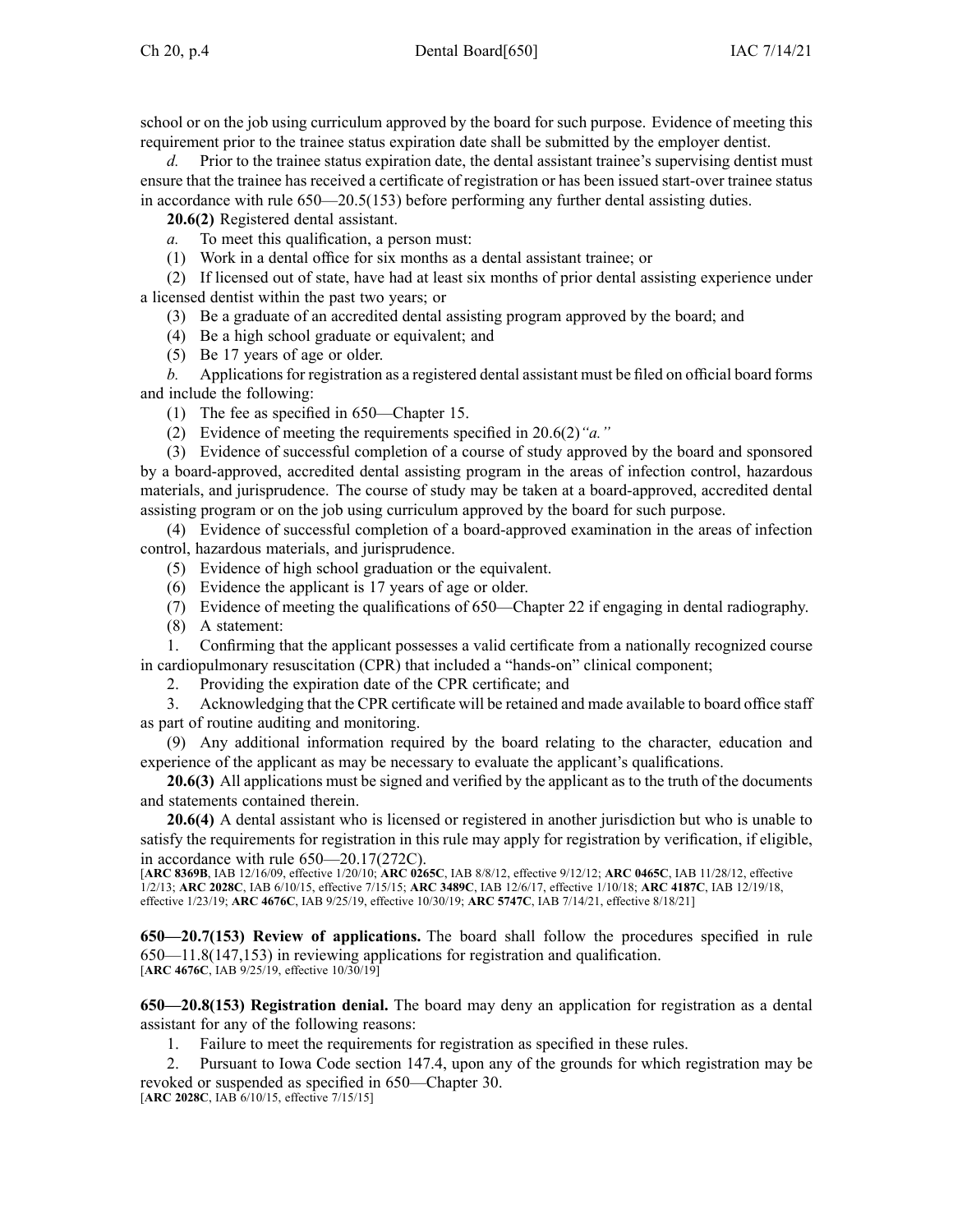**650—20.9(147,153) Denial of registration—appeal procedure.** The board shall follow the procedures specified in [650—11.10](https://www.legis.iowa.gov/docs/iac/rule/650.11.10.pdf)(147) if the board proposes to deny registration to <sup>a</sup> dental assistant applicant.

This rule is intended to implement Iowa Code sections [147.3](https://www.legis.iowa.gov/docs/ico/section/147.3.pdf), [147.4](https://www.legis.iowa.gov/docs/ico/section/147.4.pdf) and [147.29](https://www.legis.iowa.gov/docs/ico/section/147.29.pdf).

[**ARC [7789B](https://www.legis.iowa.gov/docs/aco/arc/7789B.pdf)**, IAB 5/20/09, effective 6/24/09; **ARC [2028C](https://www.legis.iowa.gov/docs/aco/arc/2028C.pdf)**, IAB 6/10/15, effective 7/15/15]

**650—20.10(153) Examination requirements.** Beginning July 2, 2001, applicants for registration must successfully pass an examination approved by the board on infection control, hazardous waste, and jurisprudence.

**20.10(1)** Examinations approved by the board are those administered by the board or board's approved testing centers or the Dental Assisting National Board Infection Control Examination, if taken after June 1, 1991, in conjunction with the board-approved jurisprudence examination. In lieu of the board's infection control examination, the board may approve an infection control examination given by another state licensing board if the board determines that the examination is substantially equivalent to the examination administered by the board.

**20.10(2)** Information on taking the examination may be obtained by contacting the board office at 400 S.W. 8th Street, Suite D, Des Moines, Iowa 50309-4687.

**20.10(3)** An examinee must meet such other requirements as may be imposed by the board's approved dental assistant testing centers.

**20.10(4)** A dental assistant trainee must successfully pass the examination within 12 months of the first date of employment. A dental assistant trainee who does not successfully pass the examination within 12 months shall be prohibited from working as a dental assistant until the dental assistant trainee passes the examination in accordance with these rules.

**20.10(5)** A score of 75 or better on the board infection control/hazardous material exam and <sup>a</sup> score of 75 or better on the board jurisprudence exam shall be considered successful completion of the examination. The board accepts the passing standard established by the Dental Assisting National Board for applicants who take the Dental Assisting National Board Infection Control Examination.

**20.10(6)** The written examination may be waived by the board, in accordance with the board's waiver rules at [650—Chapter](https://www.legis.iowa.gov/docs/iac/chapter/650.7.pdf) 7, in practice situations where the written examination is deemed to be unnecessary or detrimental to the dentist's practice. [**ARC [2028C](https://www.legis.iowa.gov/docs/aco/arc/2028C.pdf)**, IAB 6/10/15, effective 7/15/15]

**650—20.11(153) Continuing education.** Each person registered as <sup>a</sup> dental assistant shall complete continuing education requirements as specified in 650—Chapter 25.

[**ARC [0265C](https://www.legis.iowa.gov/docs/aco/arc/0265C.pdf)**, IAB 8/8/12, effective 9/12/12; **ARC [2028C](https://www.legis.iowa.gov/docs/aco/arc/2028C.pdf)**, IAB 6/10/15, effective 7/15/15; **ARC [3489C](https://www.legis.iowa.gov/docs/aco/arc/3489C.pdf)**, IAB 12/6/17, effective 1/10/18; **ARC [4948C](https://www.legis.iowa.gov/docs/aco/arc/4948C.pdf)**, IAB 2/26/20, effective 4/1/20]

**650—20.12(252J) Receipt of certificate of noncompliance.** The board shall consider the receipt of <sup>a</sup> certificate of noncompliance of <sup>a</sup> suppor<sup>t</sup> order from the child suppor<sup>t</sup> recovery unit pursuan<sup>t</sup> to Iowa Code chapter [252J](https://www.legis.iowa.gov/docs/ico/chapter/252J.pdf) and [650—Chapter](https://www.legis.iowa.gov/docs/iac/chapter/650.33.pdf) 33. Registration denial or denial of renewal of registration shall follow the procedures in the statutes and board rules as set forth in this rule.

This rule is intended to implement Iowa Code chapter [252J](https://www.legis.iowa.gov/docs/ico/chapter/252J.pdf).

[**ARC [0265C](https://www.legis.iowa.gov/docs/aco/arc/0265C.pdf)**, IAB 8/8/12, effective 9/12/12; **ARC [2028C](https://www.legis.iowa.gov/docs/aco/arc/2028C.pdf)**, IAB 6/10/15, effective 7/15/15; **ARC [4747C](https://www.legis.iowa.gov/docs/aco/arc/4747C.pdf)**, IAB 11/6/19, effective 12/11/19; **ARC [4948C](https://www.legis.iowa.gov/docs/aco/arc/4948C.pdf)**, IAB 2/26/20, effective 4/1/20]

**650—20.13(153) Unlawful practice.** A dental assistant who assists <sup>a</sup> dentist in practicing dentistry in any capacity other than as <sup>a</sup> person supervised by <sup>a</sup> dentist in <sup>a</sup> dental office, or who directly or indirectly procures <sup>a</sup> licensed dentist to act as nominal owner, proprietor or director of <sup>a</sup> dental office as <sup>a</sup> guise or subterfuge to enable such dental assistant to engage directly or indirectly in the practice of dentistry, or who performs dental service directly or indirectly on or for members of the public other than as <sup>a</sup> person working for <sup>a</sup> dentist shall be deemed to be practicing dentistry without <sup>a</sup> license. [**ARC [0265C](https://www.legis.iowa.gov/docs/aco/arc/0265C.pdf)**, IAB 8/8/12, effective 9/12/12; **ARC [2028C](https://www.legis.iowa.gov/docs/aco/arc/2028C.pdf)**, IAB 6/10/15, effective 7/15/15; **ARC [4948C](https://www.legis.iowa.gov/docs/aco/arc/4948C.pdf)**, IAB 2/26/20, effective 4/1/20]

**650—20.14(153) Advertising and soliciting of dental services prohibited.** Dental assistants shall not advertise, solicit, represen<sup>t</sup> or hold themselves out in any manner to the general public that they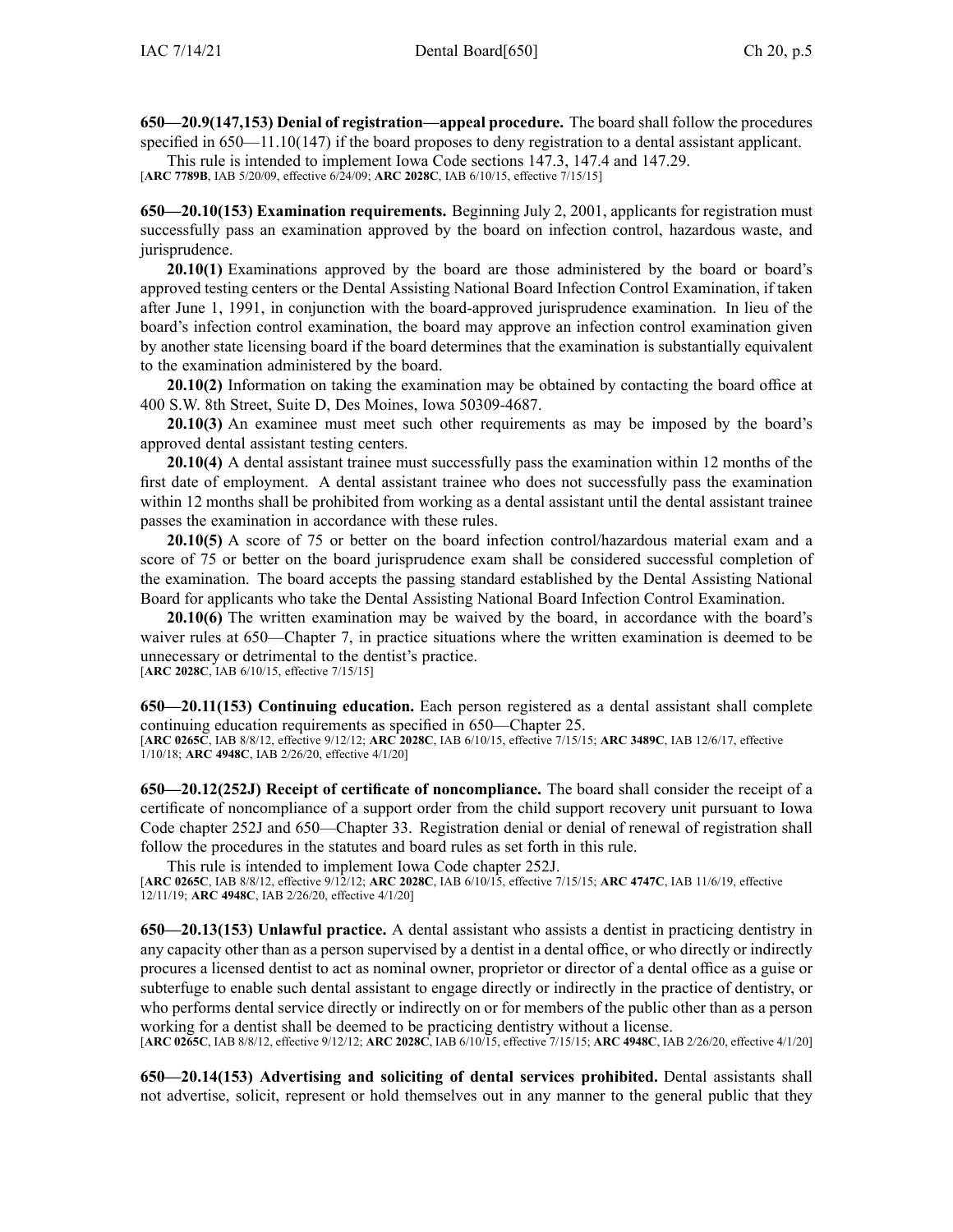will furnish, construct, repair or alter prosthetic, orthodontic or other appliances, with or without consideration, to be used as substitutes for or as par<sup>t</sup> of natural teeth or associated structures or for the correction of malocclusions or deformities, or that they will perform any other dental service.

[**ARC [0265C](https://www.legis.iowa.gov/docs/aco/arc/0265C.pdf)**, IAB 8/8/12, effective 9/12/12; **ARC [2028C](https://www.legis.iowa.gov/docs/aco/arc/2028C.pdf)**, IAB 6/10/15, effective 7/15/15; **ARC [4948C](https://www.legis.iowa.gov/docs/aco/arc/4948C.pdf)**, IAB 2/26/20, effective 4/1/20]

**650—20.15(153) Public health supervision allowed.** A dentist may provide public health supervision to <sup>a</sup> registered dental assistant if the dentist has an active Iowa license and the services are provided in <sup>a</sup> public or private school, public health agencies, hospitals, or the armed forces.

**20.15(1)** *Public health agencies defined.* For the purposes of thisrule, public health agenciesinclude programs operated by federal, state, or local public health departments.

**20.15(2)** *Responsibilities.* When working together in <sup>a</sup> public health supervision relationship, <sup>a</sup> dentist and registered dental assistant shall enter into <sup>a</sup> written agreemen<sup>t</sup> that specifies the following responsibilities.

*a.* The dentist providing public health supervision must:

(1) Be available to provide communication and consultation with the registered dental assistant;

(2) Have age- and procedure-specific standing orders for the performance of services. Those standing orders must include consideration for medically compromised patients and medical conditions for which <sup>a</sup> dental evaluation must occur prior to the provision of services;

(3) Specify <sup>a</sup> period of time in which an examination by <sup>a</sup> dentist must occur prior to providing further services;

(4) Specify the location or locations where the services will be provided under public health supervision.

*b.* A registered dental assistant providing services under public health supervision may only provide services which are limited to all extraoral duties, dental radiography, intraoral suctioning, and use of <sup>a</sup> curing light and intraoral camera and must:

(1) Maintain contact and communication with the dentist providing public health supervision;

(2) Practice according to age- and procedure-specific standing orders as directed by the supervising dentist, unless otherwise directed by the dentist for <sup>a</sup> specific patient;

(3) Ensure that the patient, parent, or guardian receives <sup>a</sup> written plan for referral to <sup>a</sup> dentist;

(4) Ensure that each patient, parent, or guardian signs <sup>a</sup> consent form that notifies the patient that the services that will be received do not take the place of regular dental checkups at <sup>a</sup> dental office and are meant for people who otherwise would not have access to services; and

(5) Ensure that <sup>a</sup> procedure is in place for creating and maintaining dental records for the patients who are treated, including where these records are to be located.

*c.* The written agreemen<sup>t</sup> for public health supervision must be maintained by the dentist and the registered dental assistant and <sup>a</sup> copy filed with the board office within 30 days of the date on which the dentist and the registered dental assistant entered into the agreement. The dentist and registered dental assistant must review the agreemen<sup>t</sup> at least biennially.

*d.* The registered dental assistant shall file annually with the supervising dentist and the bureau of oral and health delivery systems <sup>a</sup> repor<sup>t</sup> detailing the number of patients seen, the services provided to patients and the infection control protocols followed at each practice location.

*e.* A copy of the written agreemen<sup>t</sup> for public health supervision shall be filed with the Bureau of Oral and Health Delivery Systems, Iowa Department of Public Health, Lucas State Office Building, 321 E. 12th Street, Des Moines, Iowa 50319.

**20.15(3)** *Reporting requirements.* Each registered dental assistant who has rendered services under public health supervision must complete <sup>a</sup> summary repor<sup>t</sup> at the completion of <sup>a</sup> program or, in the case of an ongoing program, at least annually. The repor<sup>t</sup> shall be filed with the bureau of oral and health delivery systems of the Iowa department of public health on forms provided by the department and shall include information related to the number of patients seen and services provided so that the department may assess the impact of the program. The department will provide summary reports to the board on an annual basis.

[**ARC [2028C](https://www.legis.iowa.gov/docs/aco/arc/2028C.pdf)**, IAB 6/10/15, effective 7/15/15; **ARC [4948C](https://www.legis.iowa.gov/docs/aco/arc/4948C.pdf)**, IAB 2/26/20, effective 4/1/20]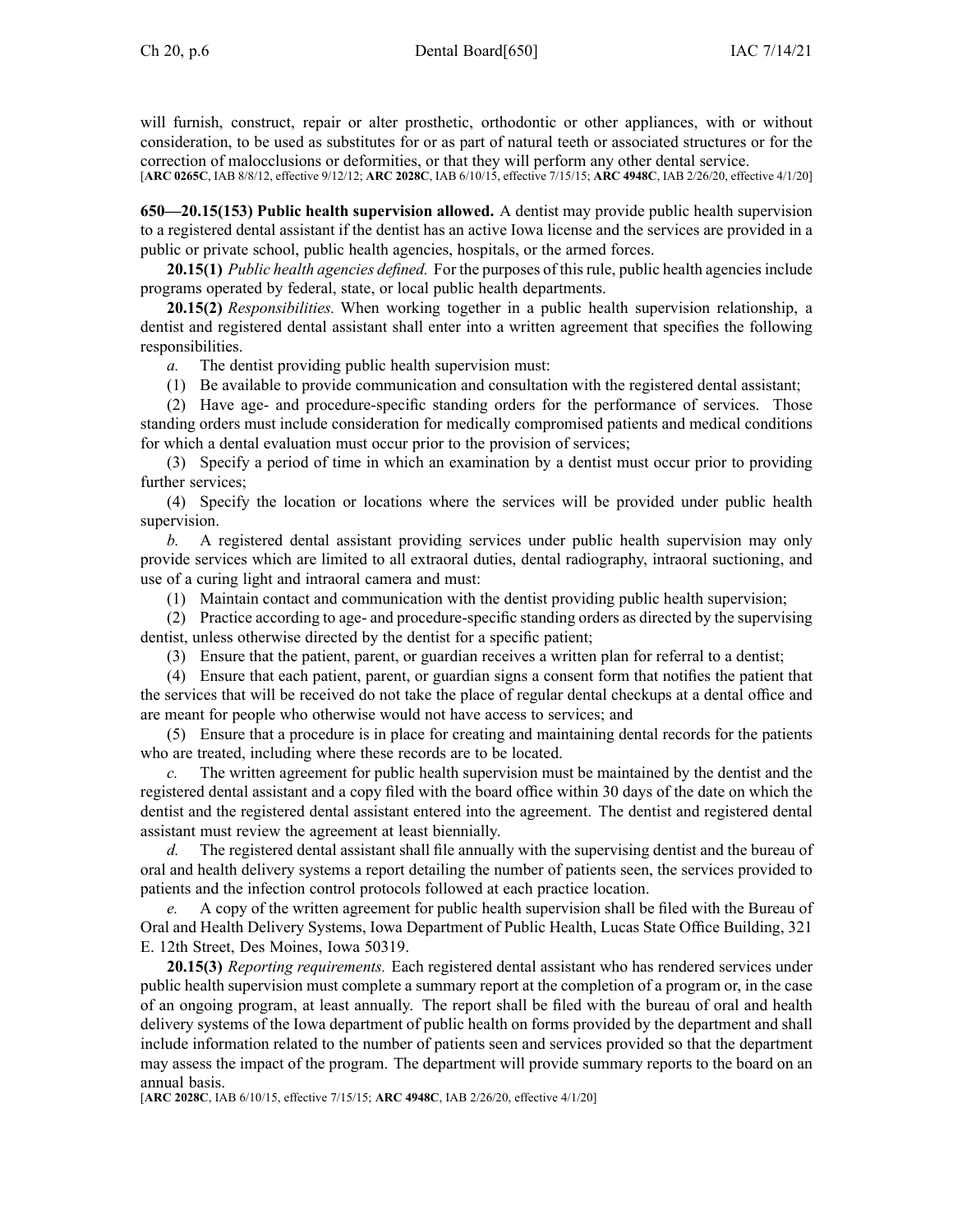**650—20.16(153) Students enrolled in dental assisting programs.** Students enrolled in an accredited dental assisting program are not considered to be engaged in the unlawful practice of dental assisting provided that such practice is in connection with their regular course of instruction and meets the following:

1. The practice of clinical skills on peers enrolled in the same program must be under the direct supervision of <sup>a</sup> program instructor with an active Iowa dental assistant registration, Iowa dental hygiene license, Iowa faculty permit, or Iowa dental license;

2. The practice of clinical skills on members of the public must be under the direct supervision of <sup>a</sup> dentist with an active Iowa dental license.

[**ARC [2593C](https://www.legis.iowa.gov/docs/aco/arc/2593C.pdf)**, IAB 6/22/16, effective 7/27/16; **ARC [4948C](https://www.legis.iowa.gov/docs/aco/arc/4948C.pdf)**, IAB 2/26/20, effective 4/1/20]

**650—20.17(272C) Registration by verification.** Registration by verification is available in accordance with the following:

**20.17(1)** *Eligibility.* A dental assistant may seek registration by verification if the person is currently licensed or registered as <sup>a</sup> dental assistant in at least one other jurisdiction that has <sup>a</sup> scope of practice substantially similar to that of Iowa, the person has been licensed or registered for <sup>a</sup> minimum of one year in the other jurisdiction, and either:

*a.* The person relocates and establishes residency in the state of Iowa; or

*b.* The person is married to an active duty member of the military forces of the United States and is accompanying the member on an official permanen<sup>t</sup> change of station to <sup>a</sup> military installation located in the state of Iowa.

**20.17(2)** *Board application.* The applicant must submit the following:

- *a.* A completed application for registration.
- *b.* Payment of the application fee.

*c.* A verification form, completed by the licensing authority in the jurisdiction that issued the applicant's license or registration, verifying that the applicant's license or registration in that jurisdiction complies with the requirements of Iowa Code section [272C.12](https://www.legis.iowa.gov/docs/ico/section/272C.12.pdf). The completed verification form must be sent directly from the licensing authority to the board.

*d.* Proof of residency in the state of Iowa or proof of military member's official permanen<sup>t</sup> change of station. Proof of residency includes:

- (1) A residential mortgage, lease, or rental agreement;
- (2) A utility bill;
- (3) A bank statement;
- (4) A paycheck or pay stub;
- (5) A property tax statement;
- (6) A federal or state governmen<sup>t</sup> document; or
- (7) Any other board-approved document that reliably confirms Iowa residency.

*e.* Evidence of successful completion of a board-approved jurisprudence examination with a grade of at least 75 percent.

*f.* Copies of complete criminal record, if the applicant has <sup>a</sup> criminal history.

*g.* A copy of the relevant disciplinary documents, if another jurisdiction has taken disciplinary action against the applicant.

- *h.* A written statement from the applicant detailing the scope of practice in the other state.
- *i.* Copies of relevant laws setting forth the scope of practice in the other state.

**20.17(3)** *Applicants with prior discipline.* If another jurisdiction hastaken disciplinary action against an applicant, the board will determine whether the cause for the disciplinary action has been corrected and the matter has been resolved. If the board determines the disciplinary matter has not been resolved, the board will neither issue <sup>a</sup> registration nor deny the application for registration until the matter is resolved. A person who has had <sup>a</sup> license or registration revoked, or who has voluntarily surrendered <sup>a</sup> license or registration, in another jurisdiction is ineligible for registration by verification.

**20.17(4)** *Applicants with pending complaints or investigations.* If an applicant is currently the subject of <sup>a</sup> complaint, allegation, or investigation relating to unprofessional conduct pending before